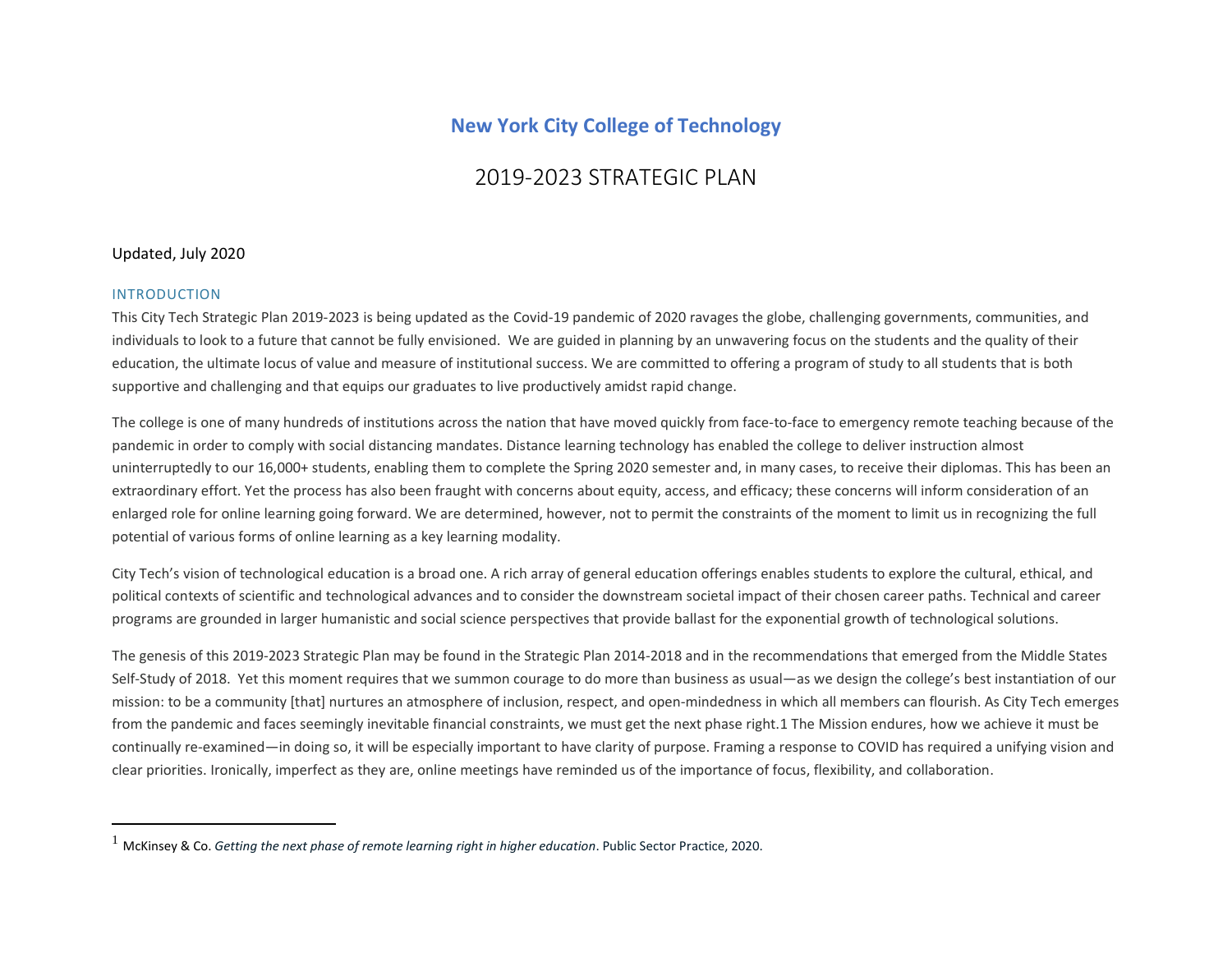#### CITY TECH'S OVERARCHING INSTITUTIONAL GOALS

- Increase access, enrollment, and retention
- Increase timely degree completion
- Graduate students who are workforce or graduate and professional school ready

This Strategic Plan posits enabling student learning as the college's primary goal and envisions institutional integration as the mechanism for optimizing support for students as a critical tool in advancing learning. As a college of technology seeking to advance knowledge and professional practice as well as prepare students to work successfully in a technologically rich and sophisticated world, the college must itself embrace and embed technology astutely across all of its elements. To fulfill its mission and overarching institutional goals in these times, City Tech must attain these Strategic Goals:

### Goal I: Enable learning

#### FOCUS AREA: STUDENTS

City Tech enabled students to complete the Spring 2020 semester even as the COVID-19 pandemic forced the physical closing of all CUNY institutions. While prior to the pandemic less than 20% of City Tech courses were delivered using an online or hybrid modality, almost overnight the closure required 100% of courses to be taught online. This rapid conversion to emergency remote teaching<sup>2</sup> presented a steep learning curve for students and faculty. A fundamental challenge of educational equity: how to ensure technology access and connectivity for all students, was profound. Other challenges included how to address significant disparities in the faculty's ability to teach effectively online with insufficient preparation; how to provide appropriate accommodations for students with disabilities in the virtual environment; how to deliver online instruction in courses of study that require hands-on applied learning; and, how to assess student learning in a virtual environment. The financial precarity that many students face in ordinary circumstances was exacerbated by the pandemic and some students were unable to meet urgent basic needs. These issues will continue to confront us even when the current crisis abates.

<sup>&</sup>lt;sup>2</sup>We distinguish remote learning and online learning. "Remote learning" refers to the temporary move of in-person or hybrid courses to an online teaching and learning format. "Online learning" refers to instruction designed specifically for use in an online format.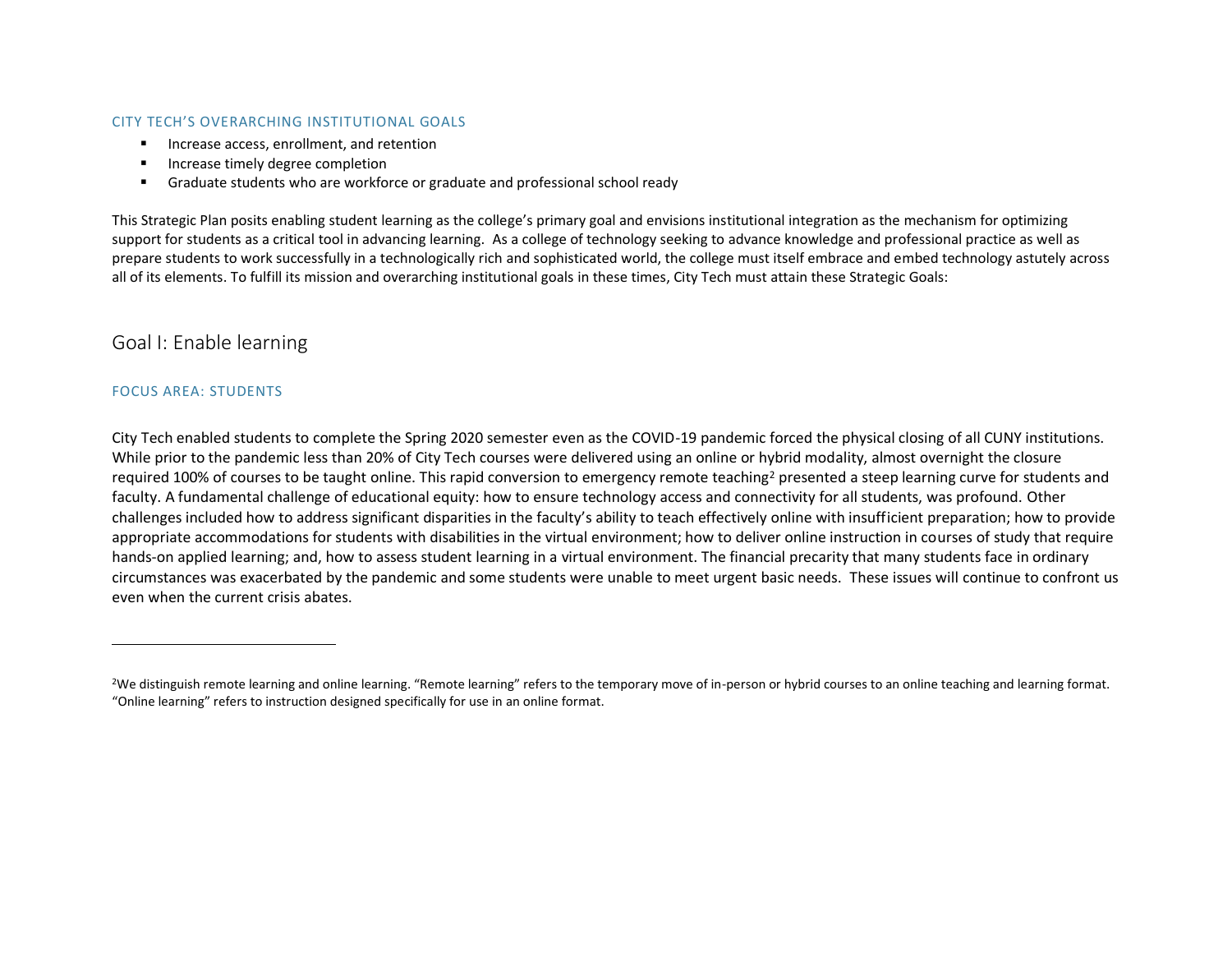## Ia. Enable learning through deeply informed and creative instruction

#### **STRATEGIES**

Cultivate a climate of welcome into our academic community

- Create proactive navigation assistance
- Ensure departmental readiness to receive and support students

Ensure consistent quality, relevance, and accessibility of academic offerings

- Maintain rigorous accreditation and program review process
- Continuously update industry-informed career-focused programs and continue to develop new ones
- Explore where online programs might serve to support student needs and goals
- **•** Practice Universal Design in creating truly accessible learning spaces, tools, and materials
- Use data analysis to ensure course availability

Nurture a consistent standard of instruction across modalities, departments, programs, and courses

- **•** Offer professional development to full-time and part-time faculty to enhance both face-to-face and online instruction
- Support course coordination and mentoring across all departments
- Highlight and reward exemplary in teaching

Create agile learning environments

- Redesign and create flexible instructional spaces to foster collaboration and experiential learning
- Reassess physical classroom spaces and create dynamic spaces for collaborative learning
- Explore cloud-based virtual environments to enhance and foster learning experiences
- Create a shared governance structure that facilitates strategic construction and use of College facilities as learning environments

Promote open learning modalities—accessible, reflective, examined, and hands-on

- Learning beyond the classroom--Experiential learning (place-based, co-curricular, internships/ clinical/ field placements)
- Learning beyond the schedule--Online learning
- Learning beyond the curriculum--Co-curricular learning
- Learning beyond the textbook--Open Lab/ Open Access/ OER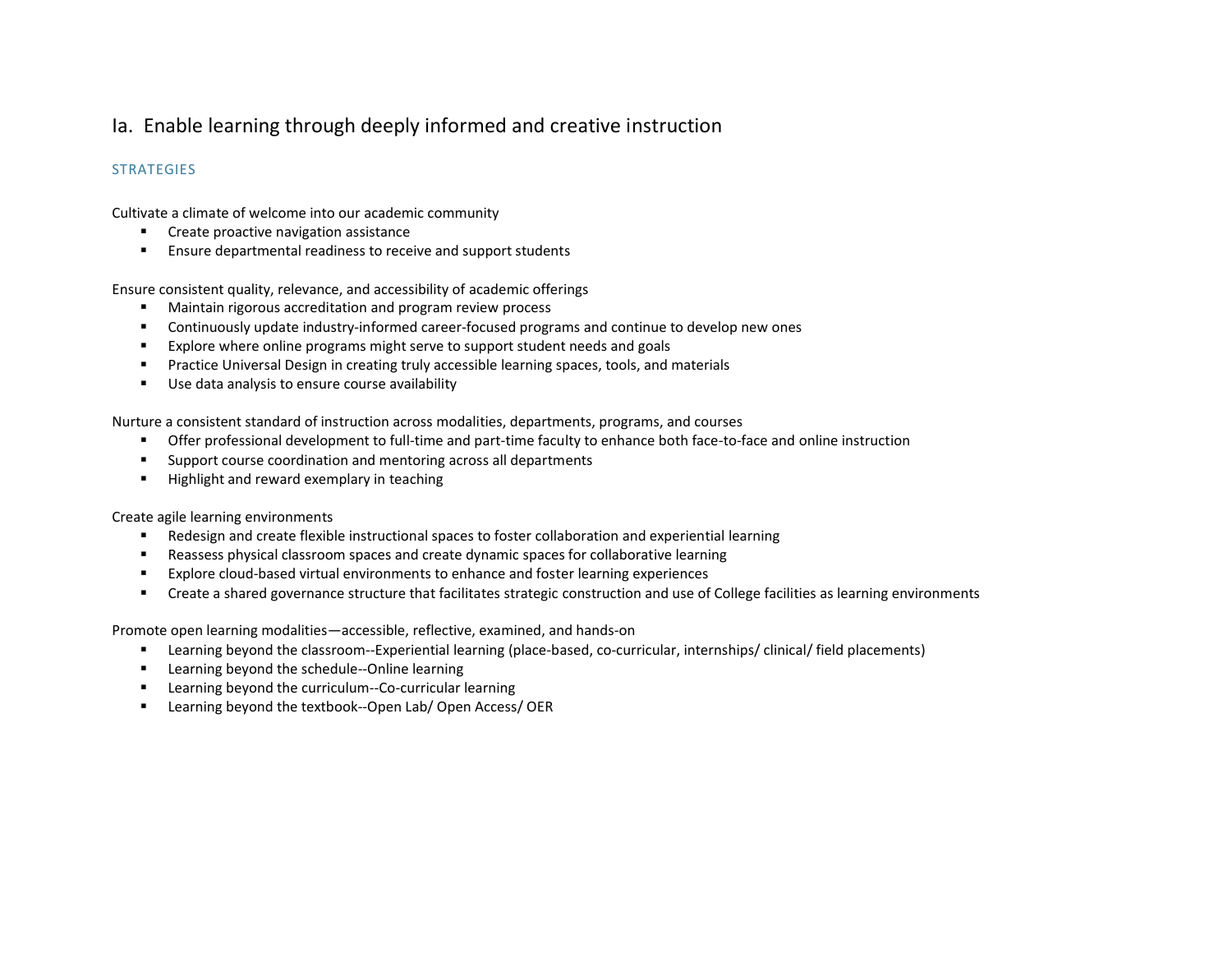## Ib. Enable learning through informed and caring support

### **STRATEGIES**

Ensure access to the tools for learning

- Access to instructional materials and academic support—Open Lab, Open access, OER
- Access to technology
	- Develop programs for student technology loans or discount procurements
	- Pathway to technology acquisitions for specialized curriculum needs

Expand and improve processes and organizational structures to promote student success

- Implement a seamless interface provided by the Student Success Initiative
- **.** Implement EAB Navigate and data analysis tools to connect, assess, and plan
- **.** Implement mechanisms of collaboration and information sharing across administrative and academic units
- Demonstrate and reward effective collaboration

Ensure quality, consistency, and ready access to critical just-in-time support

- Advising
- Tutoring/ embedded academic support from faculty and peers
- Mentoring
- Financial Aid
- Peer Support
- Career Planning Support
- Mentoring and guidance for graduate and professional education and prestigious scholarships
- Counseling

Invite students into a vibrant college community beyond the classroom—physically and virtually

- Expand opportunities for service and civic engagement
- Increase access to arts and cultural programming
- Connect every student to a co-curricular activity

Expand and improve tools for student success mapping/tracking

- Continue to develop degree maps and self monitoring tools for students
- Provide professional development for advisors to take full advantage of Navigate
- Create tools for departments to track and communicate with students

Design, implement, and publicize a seamless and transparent transfer process to strengthen enrollment and support student completion

▪ Convene departments, staff of relevant offices, and student focus groups to identify needs and issues related to pre- and post-transfer students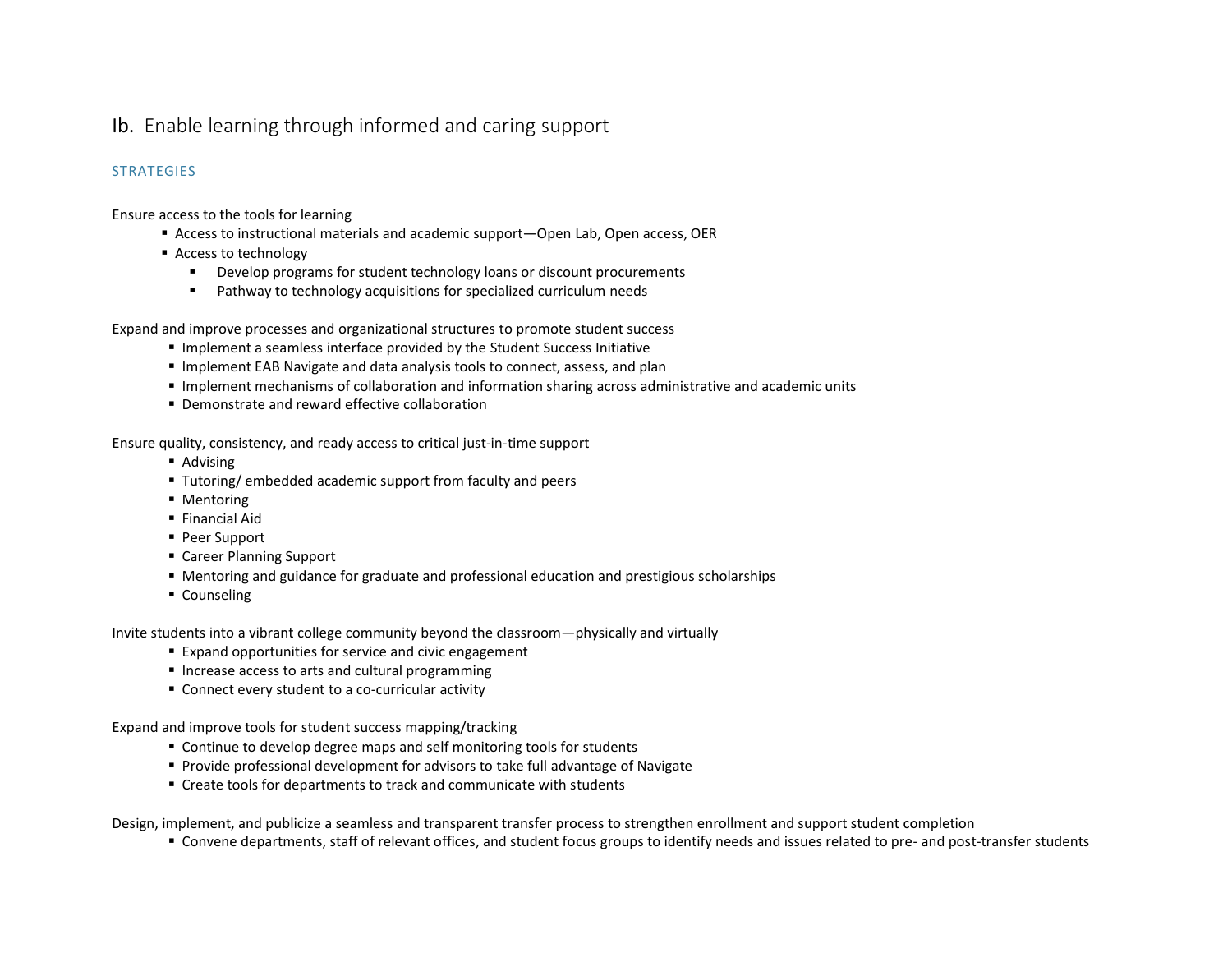- **Draw on CUNY, MDRC and other studies of transfer to develop a framework for a revised transfer process.**
- **E** Build on relationships with community colleges developed through NSF HIS transfer Hub grant
- Set targets for recruitment, retention, progress and success; use EAB data analytics to create campaigns to achieve targets

### Goal II: Actively nurture scholarship, research, and innovation by faculty and students

### FOCUS AREA: FACULTY

City Tech is a baccalaureate institution that supports a growing culture of research. Several factors have converged to make research a major focus of institutional development: the expansion of faculty ranks to include scholars, scientists, and engineers with strong research credentials, as well as industry professionals who contribute to the improvement of practice; the reduction in teaching load to give faculty more time to conduct research; evolving standards of scholarly achievement for promotion and tenure; and the promotion of undergraduate research as a high impact practice. The National Science Foundation has supported a wide range of STEM research, education, and scholarship grants that contribute to a positive environment in which to conduct research. Student participation in research provides essential hands-on experiences for future STEM workers.

#### **STRATEGIES**

Create and manage research facilities to promote faculty and student research activities

- Expand technology infrastructure
- Build capacity in advanced research computing
- Manage resources to support competitive research priorities
- **■** Implement an institutional research oversight plan
- Foster collaboration through creative facilities planning
- **■** Implement an institution-level data management system

Foster faculty engagement in career-advancing scholarship

- **•** Define expectations for scholarship that encompass the full range of expertise and interests across City Tech's faculty
- Mentor and support faculty to develop and implement a research agenda appropriate to each stage of their careers
- Create a reward system, including reinvestment of grant-generated funds, to nurture continued scholarship
- Highlight and promote exemplary research, scholarship, and professional achievement

Increase research and program funding and faculty recognition from external sources and from CUNY grant programs

- Fully utilize resources of the CUNY Office of Research, professional organizations and other agencies to identify opportunities
- Appoint a faculty planning committee to direct resources of the Faculty Commons, AIR, and Office of Sponsored Programs to assist faculty to identify and secure external funding in the form of grants and contracts
- Actively pursue external recognition for faculty members through awards and fellowships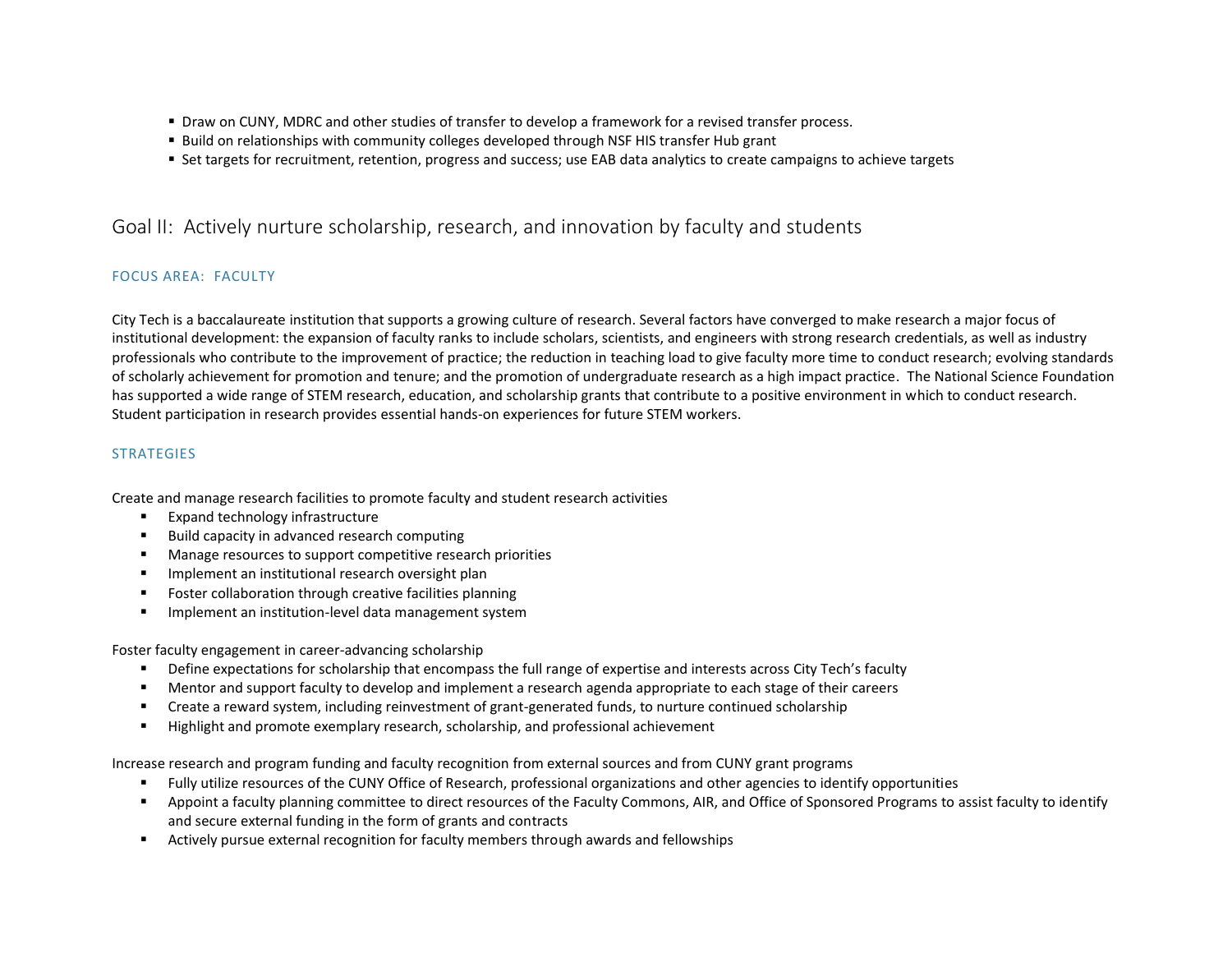Expand student participation in research to widen pipeline to the STEM workforce

- Incorporate discovery and research into the student experience in all STEM classes and across the curriculum
- Identify and maximize resources to support broader participation in a tiered structure for undergraduate research: in-class research projects, research with a faculty member or faculty team, participation in REUs and other sponsored research experiences
- **■** Offer faculty opportunities to build mentoring skills and acknowledge exemplary mentoring Redesign Scholarship Office to identify, mentor, and support potential candidates for graduate and professional education and prestigious fellowships

Goal III: Build a "One City Tech" ethos across all Schools, Offices, Programs, and Services to improve processes, grow enrollment, strengthen institutional culture, and further institutional goals

### FOCUS AREA: INSTITUTIONAL INTEGRATION AND GROWTH

In the past decade, City Tech's institutional units have largely focused on addressing critical sector needs that had not been attended to for years under prior administrations. However, achieving key institutional goals demands integrated institutional efforts. Now, there is both the opportunity and the strategic impetus to consider more intentional institutional integration. The college's pre-eminent goal resulting from Middle States reaccreditation calls for a "crossinstitutional" effort to strengthen student success, which has set the agenda for a joint effort of Academic Affairs and Enrollment/ Student Affairs, the Student Success Initiative, and calls for broader institutional involvement. At the same time, Middle States has set a priority for assessment of institutional effectiveness and success (IES), and the College has expanded the City Tech Assessment Council to drive this assessment process. As we have been reminded while crafting the institutional response to COVID-19, technology will play a central role in devising institutional responses to these critical challenges.

#### **STRATEGIES**

Advance equity for students, faculty, and staff across all units

- **Ensure that all students have access to instructional offerings and materials, as well as required tools**
- Implement and evaluate all aspects of this Strategic Plan concerning communication and access to services
- **•** Implement COACHE plan activities to inform faculty of processes and address faculty concerns
- Evaluate processes for staff professional development and advancement

Implement a technology support strategy to meet expanded instructional and institutional needs

- Evaluate technology support needs for the Schools: identify gaps, redundancies, and possibilities for governance for addressing support needs
- Formalize avenues for communication and decision-making for centralized resources
- Create standing working groups of decision-making individuals to address technology strategy, issues and service. E.g. a Campus Technology Committee
- Expand curriculums offered via distance education to provide for flexible learning and enrollment growth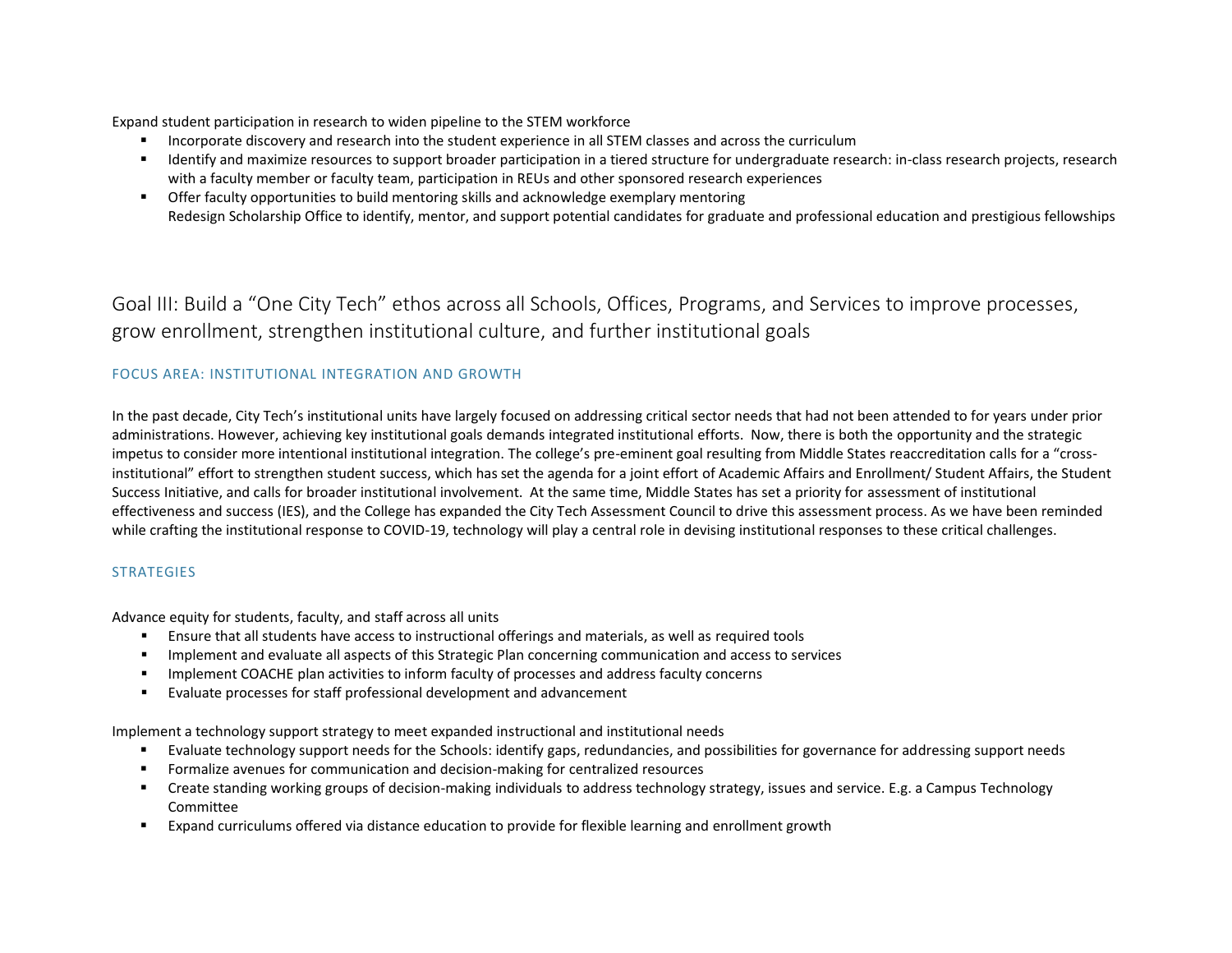Strengthen institutional culture through Improved communications

- Build a communications infrastructure to increase connectivity
- Create a multi-modal and multi-directional communications plan and implement structures to address modes and pathways of campus communication
- Branded publications for internal and external audiences

Complete full implementation of IES assessment cycle

- Engage all major units of the college in the CTAC—Academic Affairs, Student Affairs, Administration and Finance, President's Office
- **•** Define Institutional effectiveness and determine metrics appropriate to City Tech's mission, goals, and program mix
- Tools to measure institutional integration

Goal IV: Cultivate an integrated network with community, professions, and business/ industry to advance the College

#### FOCUS AREA: INTEGRATION WITH INSTITUTIONAL CONTEXT AND PARTNERS

City Tech has many effective partnerships and relationships. The Office of Partnerships, Professional Development Center, and CUNY Service Corps create opportunities to connect students to business and industry partners, and virtually every City Tech degree program has external linkages including advisory boards required for specialized accreditation in technical and professional fields. The college as a whole, however, has no centralized hub or coordinating body whose mission it is to create, nurture, and sustain deep relationships with communities, both professional and social, that are the lifeblood of our institution. As a public institution of higher education, we must live in, serve, and be a part of diverse communities--practitioners in our fields of expertise; current and future students and their families; civic, cultural, and community-based organizations that address the other needs of our students and their families; and industry that needs the knowledge, skills, and labor of our faculty and students. We believe the college and its constituents will flourish when these relationships are expanded, leveraged, coordinated, and deepened.

#### **STRATEGIES**

Strengthen City Tech's position and status as a partner

- Create a President's Council on Community and Professional Engagement, to include both internal and external members
- Map both formal and informal relationships with a wide range of community-based organizations and identify new prospects
- Identify and strategically offer the colleges resources in expertise and service to potential partners
- Convene partners to seek external funding for mutually beneficial projects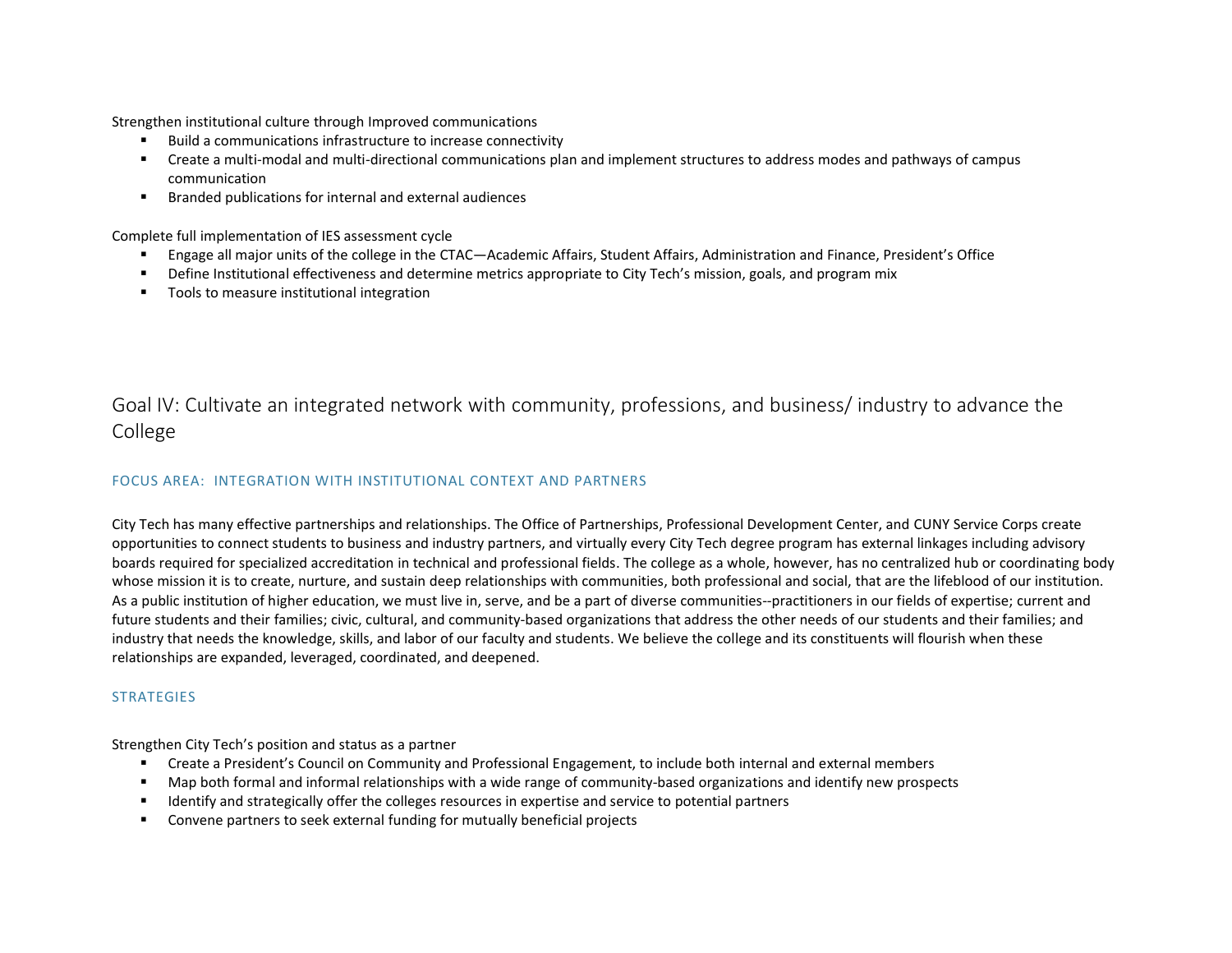Expand and deepen partnerships with business and industry

- Engage business and industry partnerships to ensure teaching is current
- Offer students a rich orientation to industry and command of 21<sup>st</sup> century workplace culture and tools
- Create a menu of industry experiences in addition to traditional internships

Play a more prominent role as a community partner

- Become a member of Campus Compact<sup>3</sup>, a national organization whose many institutional members include other CUNY institutions, with a highly developed template for helping colleges to build a strong relationship with the communities they serve
- **■** Increase opportunities for service and consider how to evaluate service experiences for academic credit

Leverage relationships with professional and disciplinary colleagues to generate support for experiential learning and collaborations

Plan for expansion of opportunities for cultural engagement, using the college's exceptional public spaces when they become available again

 $^3$  https://compact.org/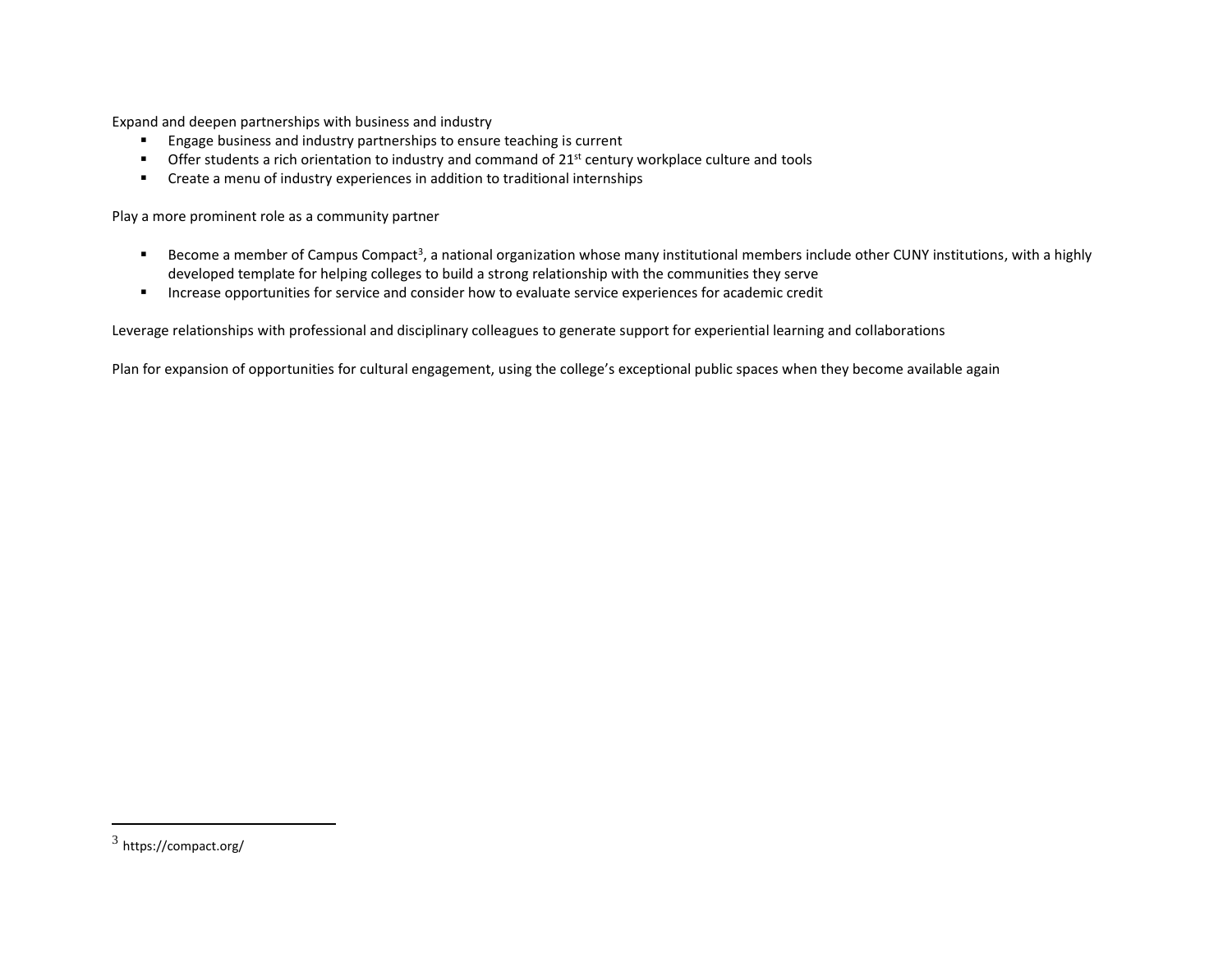## City Tech 2019-2023 Strategic Plan—Implementation Plan

| Goals                                                          | <b>Major Strategies</b>                                                                                                                                                                                                          |
|----------------------------------------------------------------|----------------------------------------------------------------------------------------------------------------------------------------------------------------------------------------------------------------------------------|
| I. Enables Learning                                            |                                                                                                                                                                                                                                  |
| Ia. Enable learning<br>through deeply<br>informed and creative |                                                                                                                                                                                                                                  |
| instruction                                                    |                                                                                                                                                                                                                                  |
|                                                                | Cultivate a climate of welcome into our academic community                                                                                                                                                                       |
|                                                                | Create proactive navigation assistance<br>٠                                                                                                                                                                                      |
|                                                                | Ensure departmental readiness to receive and support students                                                                                                                                                                    |
|                                                                | Ensure consistent quality, relevance, and accessibility of academic offerings                                                                                                                                                    |
|                                                                | Maintain rigorous accreditation and program review process                                                                                                                                                                       |
|                                                                | Continuously update industry-informed career-focused programs and continue to develop new ones                                                                                                                                   |
|                                                                | Explore where online programs might serve to support student needs and goals<br>п                                                                                                                                                |
|                                                                | Practice Universal Design in creating truly accessible learning spaces, tools, and materials<br>٠                                                                                                                                |
|                                                                | Use data analysis to ensure course availability<br>٠                                                                                                                                                                             |
|                                                                | Nurture a consistent standard of instruction across modalities, departments, programs, and courses<br>Offer professional development to full-time and part-time faculty to enhance both face-to-face and online instruction<br>٠ |
|                                                                | Support course coordination and mentoring across all departments<br>Highlight and reward exemplary in teaching                                                                                                                   |
|                                                                |                                                                                                                                                                                                                                  |
|                                                                | Create agile learning environments                                                                                                                                                                                               |
|                                                                | Redesign and create flexible instructional spaces to foster collaboration and experiential learning<br>٠                                                                                                                         |
|                                                                | Reassess physical classroom spaces and create dynamic spaces for collaborative learning<br>٠                                                                                                                                     |
|                                                                | Explore cloud-based virtual environments to enhance and foster learning experiences                                                                                                                                              |
|                                                                | Create a shared governance structure that facilitates strategic construction and use of College facilities as learning<br>environments                                                                                           |
|                                                                | Promote open learning modalities-accessible, reflective, examined, hands-on                                                                                                                                                      |
|                                                                | Learning beyond the classroom--Experiential learning (place-based, co-curricular, internships/clinical/field placements)<br>٠<br>Learning beyond the schedule--Online learning                                                   |
|                                                                | Learning beyond the curriculum--Co-curricular learning                                                                                                                                                                           |
|                                                                | Learning beyond the textbook--Open Lab/ Open Access/ OER                                                                                                                                                                         |
|                                                                |                                                                                                                                                                                                                                  |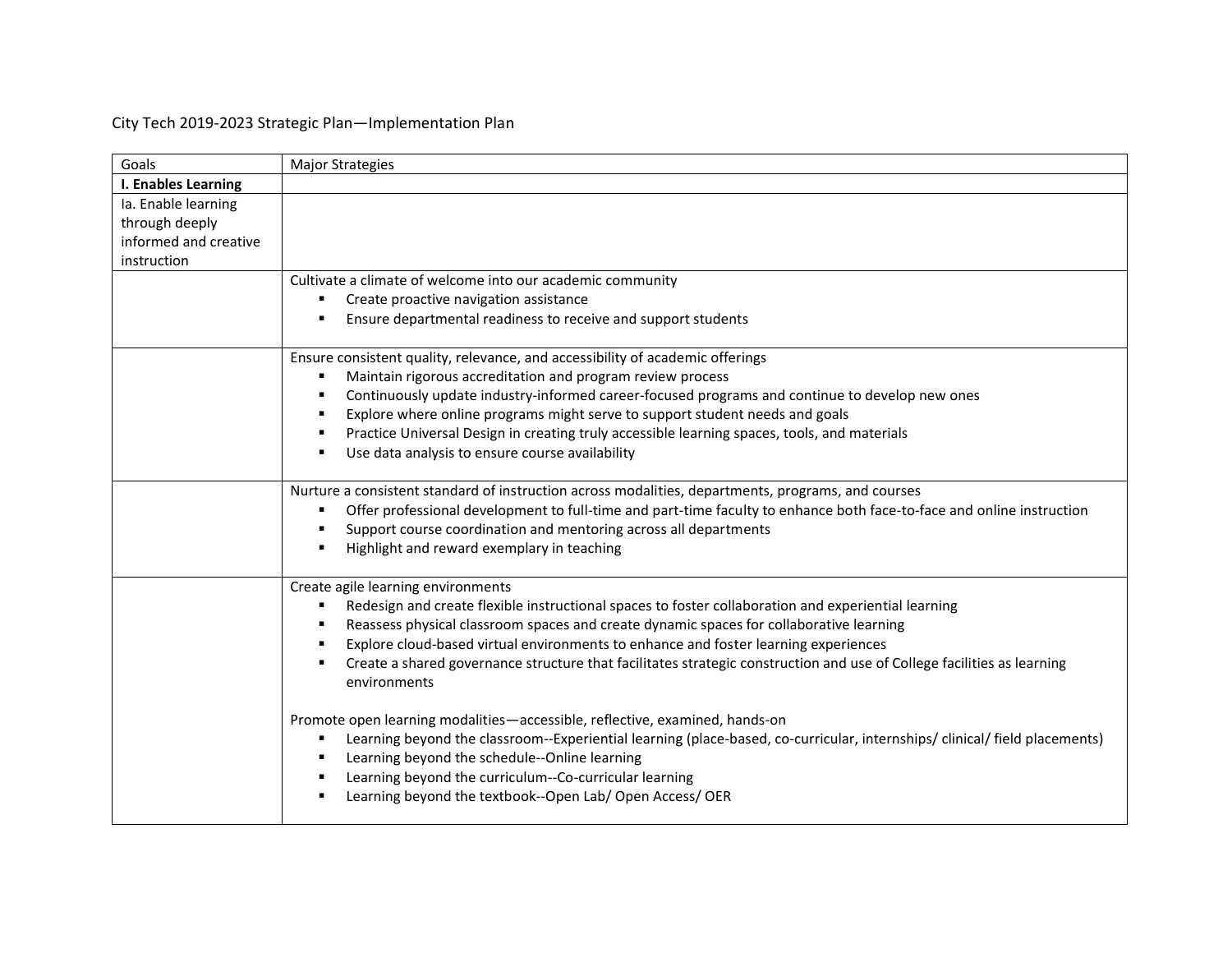| Ib. Enable learning<br>through informed and<br>caring support |                                                                                                                                                                                                                                                                                                                                                                                                                 |
|---------------------------------------------------------------|-----------------------------------------------------------------------------------------------------------------------------------------------------------------------------------------------------------------------------------------------------------------------------------------------------------------------------------------------------------------------------------------------------------------|
|                                                               | Ensure access to the tools for learning<br>Access to instructional materials and academic support-Open Lab, Open access, OER<br>Access to technology<br>Develop programs for student technology loans or discount procurements<br>Pathway to technology acquisitions for specialized curriculum needs                                                                                                           |
|                                                               | Expand and improve processes and organizational structures to promote student success<br>Implement a seamless interface provided by the Student Success Initiative<br>Implement EAB Navigate and data analysis tools to connect, assess, and plan<br>Implement mechanisms of collaboration and information sharing across administrative and academic units<br>• Demonstrate and reward effective collaboration |
|                                                               | Ensure quality, consistency, and ready access to critical just-in-time support<br>Advising<br>■ Tutoring/ embedded academic support from faculty and peers<br>■ Mentoring<br>■ Financial Aid<br>■ Peer Support<br>• Career Planning Support<br>" Mentoring and guidance for graduate and professional education and prestigious scholarships<br>• Counseling                                                    |
|                                                               | Invite students into a vibrant college community beyond the classroom-physically and virtually<br><b>Expand opportunities for service and civic engagement</b><br>Increase access to arts and cultural programming<br>" Connect every student to a co-curricular activity                                                                                                                                       |
|                                                               | Expand and improve tools for student success mapping/tracking<br>" Continue to develop degree maps and self monitoring tools for students<br>Provide professional development for advisors to take full advantage of Navigate<br>" Create tools for departments to track and communicate with students                                                                                                          |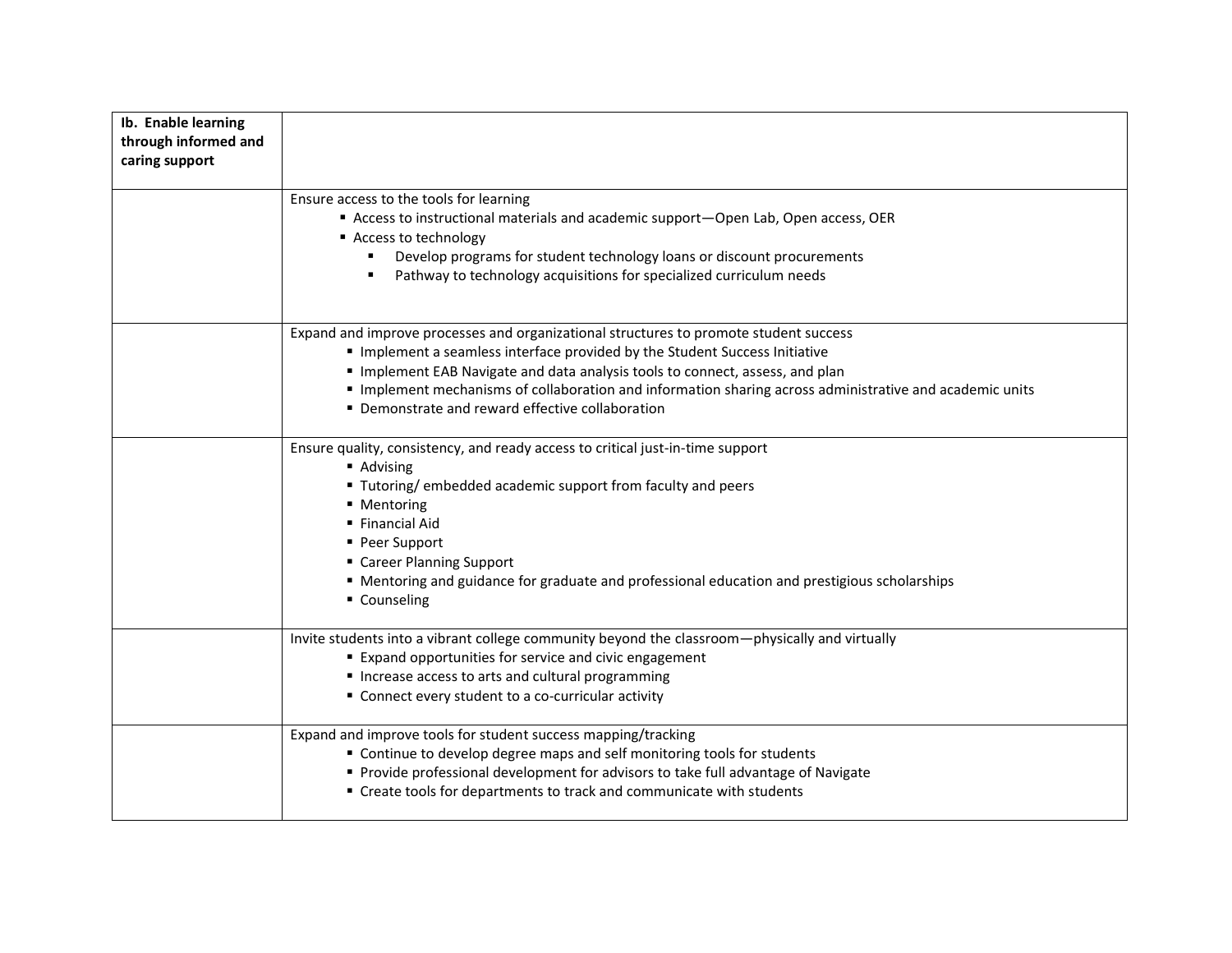|                        | Design, implement, and publicize a seamless and transparent transfer process to strengthen enrollment and support student<br>completion<br>" Convene departments, staff of relevant offices, and student focus groups to identify needs and issues related to pre-<br>and post-transfer students<br>" Draw on CUNY, MDRC and other studies of transfer to develop a framework for a revised transfer process.<br>" Build on relationships with community colleges developed through NSF HIS transfer Hub grant<br>" Set targets for recruitment, retention, progress and success; use EAB data analytics to create campaigns to achieve<br>targets |
|------------------------|----------------------------------------------------------------------------------------------------------------------------------------------------------------------------------------------------------------------------------------------------------------------------------------------------------------------------------------------------------------------------------------------------------------------------------------------------------------------------------------------------------------------------------------------------------------------------------------------------------------------------------------------------|
| II: Supports           |                                                                                                                                                                                                                                                                                                                                                                                                                                                                                                                                                                                                                                                    |
| Scholarship, Research, |                                                                                                                                                                                                                                                                                                                                                                                                                                                                                                                                                                                                                                                    |
| and Innovation         |                                                                                                                                                                                                                                                                                                                                                                                                                                                                                                                                                                                                                                                    |
|                        |                                                                                                                                                                                                                                                                                                                                                                                                                                                                                                                                                                                                                                                    |
|                        | Create and manage research facilities to promote faculty and student research activities                                                                                                                                                                                                                                                                                                                                                                                                                                                                                                                                                           |
|                        | Expand technology infrastructure<br>٠                                                                                                                                                                                                                                                                                                                                                                                                                                                                                                                                                                                                              |
|                        | Build capacity in advanced research computing<br>٠                                                                                                                                                                                                                                                                                                                                                                                                                                                                                                                                                                                                 |
|                        | Manage resources to support competitive research priorities<br>٠                                                                                                                                                                                                                                                                                                                                                                                                                                                                                                                                                                                   |
|                        | Implement an institutional research oversight plan<br>٠                                                                                                                                                                                                                                                                                                                                                                                                                                                                                                                                                                                            |
|                        | Foster collaboration through creative facilities planning<br>٠                                                                                                                                                                                                                                                                                                                                                                                                                                                                                                                                                                                     |
|                        | Implement an institution-level data management system<br>٠                                                                                                                                                                                                                                                                                                                                                                                                                                                                                                                                                                                         |
|                        | Foster faculty engagement in career-advancing scholarship                                                                                                                                                                                                                                                                                                                                                                                                                                                                                                                                                                                          |
|                        | Define expectations for scholarship that encompass the full range of expertise and interests across City Tech's faculty<br>٠                                                                                                                                                                                                                                                                                                                                                                                                                                                                                                                       |
|                        | Mentor and support faculty to develop and implement a research agenda appropriate to each stage of their careers<br>٠                                                                                                                                                                                                                                                                                                                                                                                                                                                                                                                              |
|                        | Create a reward system, including reinvestment of grant-generated funds, to nurture continued scholarship<br>٠                                                                                                                                                                                                                                                                                                                                                                                                                                                                                                                                     |
|                        | Highlight and promote exemplary research, scholarship, and professional achievement<br>٠                                                                                                                                                                                                                                                                                                                                                                                                                                                                                                                                                           |
|                        | Increase research and program funding and faculty recognition from external sources and from CUNY grant programs                                                                                                                                                                                                                                                                                                                                                                                                                                                                                                                                   |
|                        | Fully utilize resources of the CUNY Office of Research, professional organizations and other agencies to identify<br>٠                                                                                                                                                                                                                                                                                                                                                                                                                                                                                                                             |
|                        | opportunities                                                                                                                                                                                                                                                                                                                                                                                                                                                                                                                                                                                                                                      |
|                        | Appoint a faculty planning committee to direct resources of the Faculty Commons, AIR, and Office of Sponsored Programs<br>$\blacksquare$                                                                                                                                                                                                                                                                                                                                                                                                                                                                                                           |
|                        | to assist faculty to identify and secure external funding in the form of grants and contracts                                                                                                                                                                                                                                                                                                                                                                                                                                                                                                                                                      |
|                        | Actively pursue external recognition for faculty members through awards and fellowships                                                                                                                                                                                                                                                                                                                                                                                                                                                                                                                                                            |
|                        | Expand student participation in research to widen pipeline to the STEM workforce                                                                                                                                                                                                                                                                                                                                                                                                                                                                                                                                                                   |
|                        | Incorporate discovery and research into the student experience in all STEM classes and across the curriculum<br>٠                                                                                                                                                                                                                                                                                                                                                                                                                                                                                                                                  |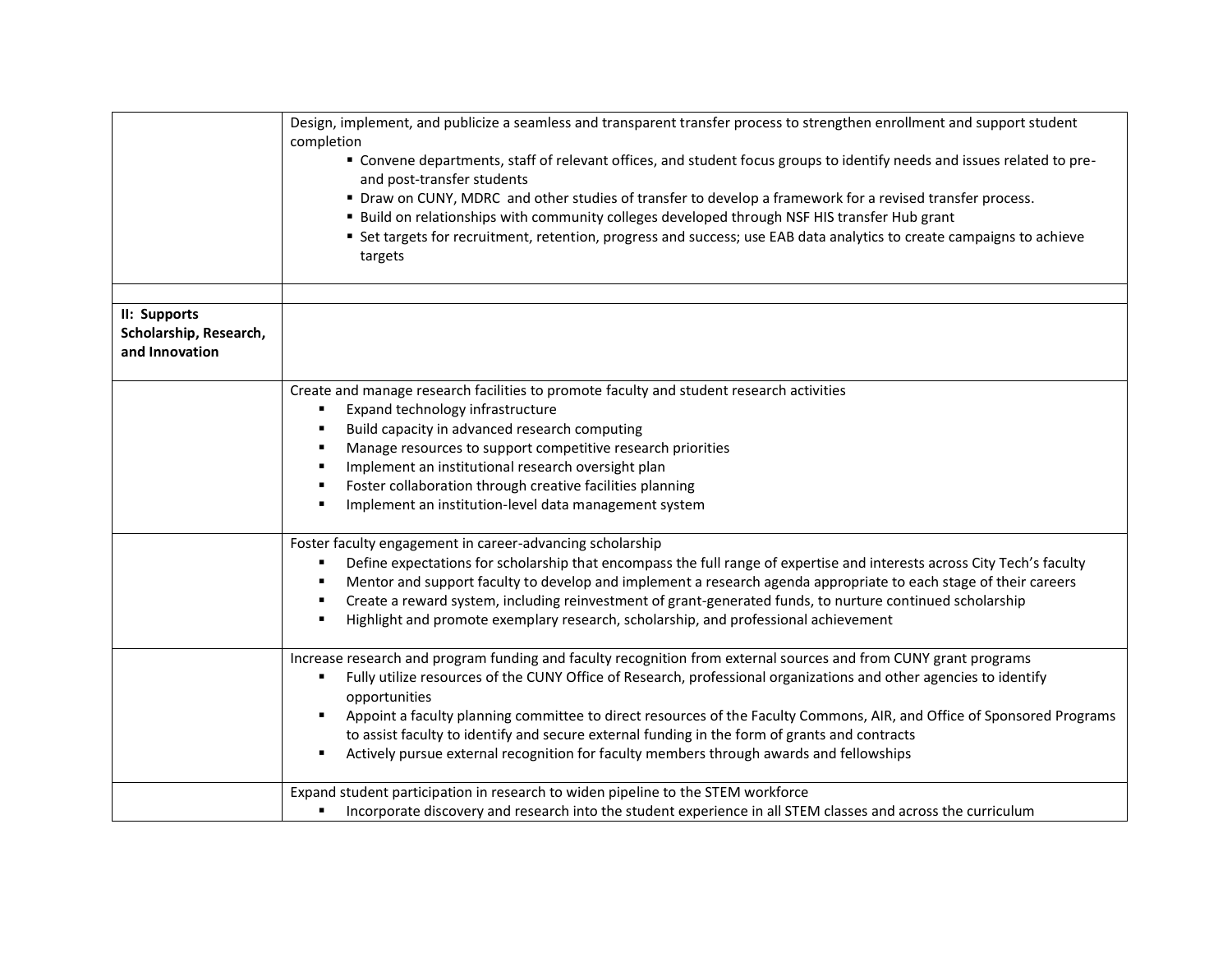|                                                      | Identify and maximize resources to support broader participation in a tiered structure for undergraduate research: in-<br>٠<br>class research projects, research with a faculty member or faculty team, participation in REUs and other sponsored<br>research experiences                                                                                                                                                                                                                      |
|------------------------------------------------------|------------------------------------------------------------------------------------------------------------------------------------------------------------------------------------------------------------------------------------------------------------------------------------------------------------------------------------------------------------------------------------------------------------------------------------------------------------------------------------------------|
|                                                      | Offer faculty opportunities to build mentoring skills and acknowledge exemplary mentoring<br>٠<br>Redesign Scholarship Office to identify, mentor, and support potential candidates for graduate and professional education<br>and prestigious fellowships                                                                                                                                                                                                                                     |
|                                                      |                                                                                                                                                                                                                                                                                                                                                                                                                                                                                                |
|                                                      |                                                                                                                                                                                                                                                                                                                                                                                                                                                                                                |
|                                                      |                                                                                                                                                                                                                                                                                                                                                                                                                                                                                                |
| <b>III: Builds and sustains</b><br>a "One City Tech" |                                                                                                                                                                                                                                                                                                                                                                                                                                                                                                |
| <b>Ethos across All</b>                              |                                                                                                                                                                                                                                                                                                                                                                                                                                                                                                |
| Divisions, Programs,                                 |                                                                                                                                                                                                                                                                                                                                                                                                                                                                                                |
| and Services                                         |                                                                                                                                                                                                                                                                                                                                                                                                                                                                                                |
|                                                      |                                                                                                                                                                                                                                                                                                                                                                                                                                                                                                |
|                                                      | Advance equity for students, faculty, and staff across all units<br>Ensure that all students have access to instructional offerings and materials, as well as required tools<br>Implement and evaluate all aspects of this Strategic Plan concerning communication and access to services<br>$\blacksquare$<br>Implement COACHE plan activities to inform faculty of processes and address faculty concerns<br>٠<br>Evaluate processes for staff professional development and advancement<br>п |
|                                                      | Implement a technology support strategy to meet expanded instructional and institutional needs<br>Evaluate technology support needs for the Schools: identify gaps, redundancies, and possibilities for governance for<br>٠<br>addressing support needs                                                                                                                                                                                                                                        |
|                                                      | Formalize avenues for communication and decision-making for centralized resources                                                                                                                                                                                                                                                                                                                                                                                                              |
|                                                      | Create standing working groups of decision-making individuals to address technology strategy, issues and service. e.g. a<br>٠<br>Campus Technology Committee                                                                                                                                                                                                                                                                                                                                   |
|                                                      | Expand curriculums offered via distance education to provide for flexible learning and enrollment growth<br>$\blacksquare$                                                                                                                                                                                                                                                                                                                                                                     |
|                                                      |                                                                                                                                                                                                                                                                                                                                                                                                                                                                                                |
|                                                      | Strengthen institutional culture through Improved communications                                                                                                                                                                                                                                                                                                                                                                                                                               |
|                                                      | Build a communications infrastructure to increase connectivity                                                                                                                                                                                                                                                                                                                                                                                                                                 |
|                                                      | Create a multi-modal and multi-directional communications plan and implement structures to address modes and<br>٠<br>pathways of campus communication                                                                                                                                                                                                                                                                                                                                          |
|                                                      | Branded publications for internal and external audiences                                                                                                                                                                                                                                                                                                                                                                                                                                       |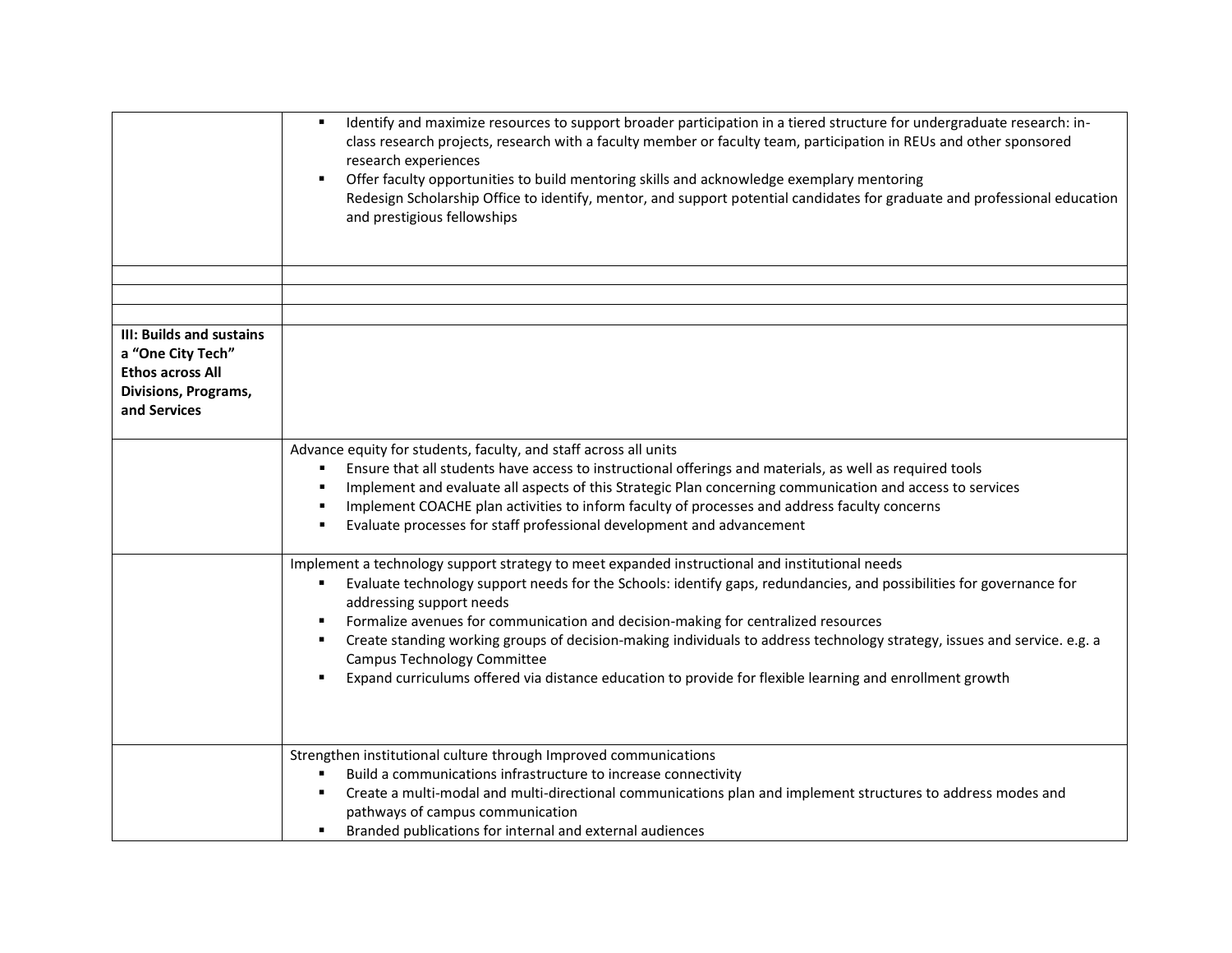|                                                           | Complete full implementation of IES assessment cycle<br>Engage all major units of the college in the CTAC-Academic Affairs, Student Affairs, Administration and Finance,<br>President's Office<br>Define Institutional effectiveness and determine metrics appropriate to City Tech's mission, goals, and program mix<br>٠<br>Tools to measure institutional integration<br>٠                                                                                      |
|-----------------------------------------------------------|--------------------------------------------------------------------------------------------------------------------------------------------------------------------------------------------------------------------------------------------------------------------------------------------------------------------------------------------------------------------------------------------------------------------------------------------------------------------|
|                                                           |                                                                                                                                                                                                                                                                                                                                                                                                                                                                    |
| IV: Cultivates an<br>integrated network of                |                                                                                                                                                                                                                                                                                                                                                                                                                                                                    |
| <b>Community and</b>                                      |                                                                                                                                                                                                                                                                                                                                                                                                                                                                    |
| <b>Business/Industry to</b><br><b>Advance the College</b> |                                                                                                                                                                                                                                                                                                                                                                                                                                                                    |
| <b>Mission</b>                                            |                                                                                                                                                                                                                                                                                                                                                                                                                                                                    |
|                                                           | Strengthen City Tech's position and status as a partner                                                                                                                                                                                                                                                                                                                                                                                                            |
|                                                           | Create a President's Council on Community and Professional Engagement, to include both internal and external members<br>Map both formal and informal relationships with a wide range of community-based organizations and identify new<br>prospects<br>Identify and strategically offer the colleges resources in expertise and service to potential partners<br>$\blacksquare$<br>Convene partners to seek external funding for mutually beneficial projects<br>٠ |
|                                                           |                                                                                                                                                                                                                                                                                                                                                                                                                                                                    |
|                                                           | Expand and deepen partnerships with business and industry                                                                                                                                                                                                                                                                                                                                                                                                          |
|                                                           | Engage business and industry partnerships to ensure teaching is current<br>٠                                                                                                                                                                                                                                                                                                                                                                                       |
|                                                           | Offer students a rich orientation to industry and command of 21 <sup>st</sup> century workplace culture and tools<br>٠<br>Create a menu of industry experiences in addition to traditional internships<br>٠                                                                                                                                                                                                                                                        |
|                                                           | Play a more prominent role as a community partner                                                                                                                                                                                                                                                                                                                                                                                                                  |
|                                                           | Become a member of Campus Compact <sup>4</sup> , a national organization whose many institutional members include other CUNY<br>institutions, with a highly developed template for helping colleges to build a strong relationship with the communities they<br>serve                                                                                                                                                                                              |
|                                                           | Increase opportunities for service and consider how to evaluate service experiences for academic credit<br>٠                                                                                                                                                                                                                                                                                                                                                       |
|                                                           | Leverage relationships with professional and disciplinary colleagues to generate support for experiential learning and<br>collaborations                                                                                                                                                                                                                                                                                                                           |

 $^4$  https://compact.org/